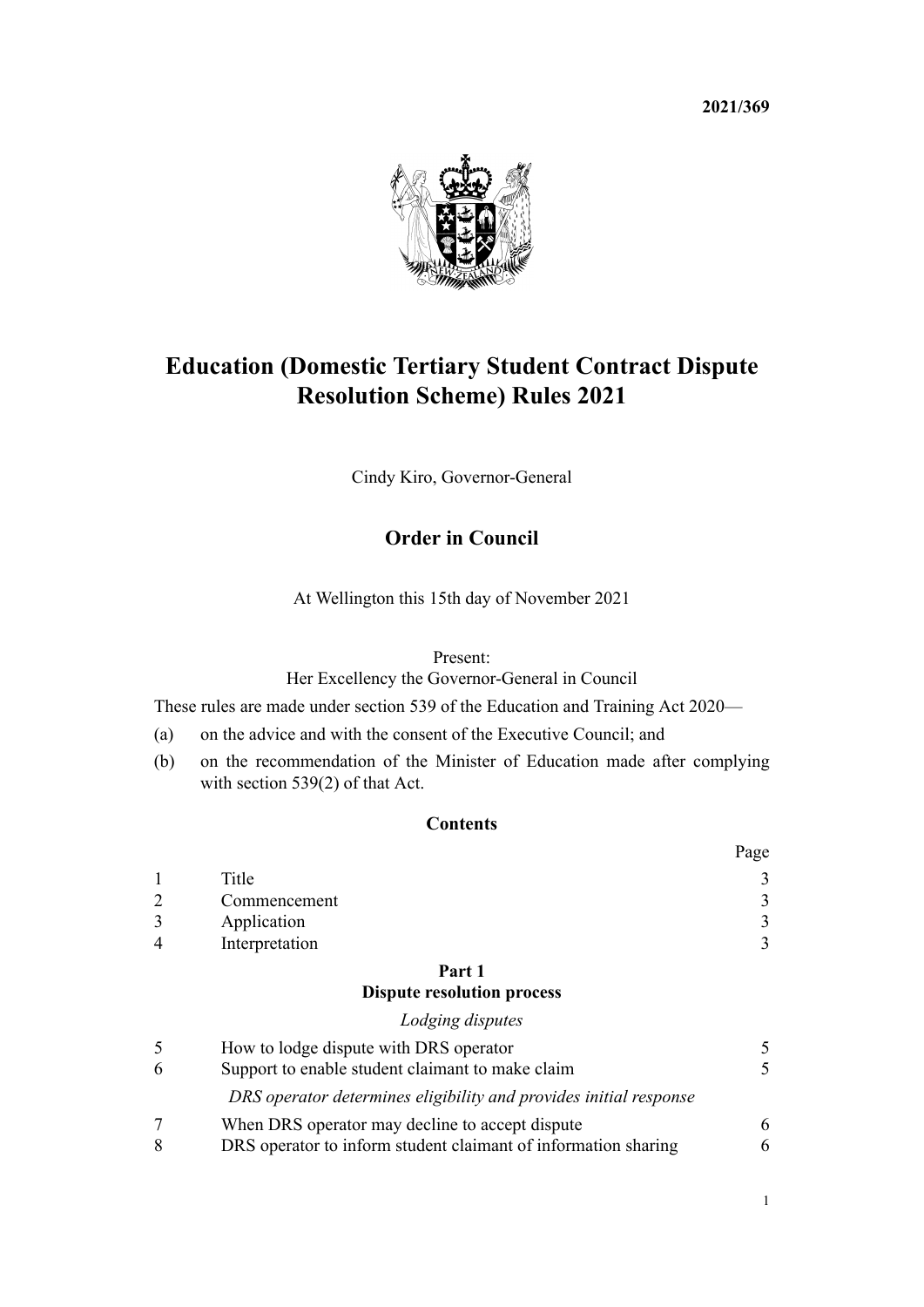|          | <b>Education (Domestic Tertiary Student Contract Dispute</b><br><b>Resolution Scheme) Rules 2021</b>                                      | 2021/369         |
|----------|-------------------------------------------------------------------------------------------------------------------------------------------|------------------|
| 9        | Initial response of DRS operator to claim                                                                                                 | 6                |
|          | General approach to resolving disputes                                                                                                    |                  |
| 10       | General approach to resolving disputes                                                                                                    | $\boldsymbol{7}$ |
| 11       | Support for parties in resolution of dispute                                                                                              | $\,$ $\,$        |
| 12       | Disputes may be combined                                                                                                                  | $\,$ $\,$        |
| 13       | Consensual methods or adjudication to resolve dispute                                                                                     | $\,$ $\,$        |
| 14<br>15 | DRS operator must appoint practitioner for resolution of dispute<br>DRS operator must ensure parties are aware of conditions of<br>scheme | 8<br>9           |
|          | Resolution of disputes by consensual methods                                                                                              |                  |
| 16       | Confidentiality of consensual methods                                                                                                     | 9                |
|          | Adjudication of disputes                                                                                                                  |                  |
| 17       | Basis for adjudication                                                                                                                    | 10               |
| 18       | Adjudicator may request information necessary for resolution of<br>dispute in adjudication                                                | 10               |
| 19       | Disclosure of information to other parties to adjudication                                                                                | 11               |
| 20       | Student claimant may request certain information not be disclosed<br>to provider                                                          | 11               |
| 21       | Adjudicator must ensure parties to adjudication are kept informed                                                                         | 11               |
| 22       | Use of information in adjudication                                                                                                        | 11               |
| 23<br>24 | Decision by adjudication<br>When final decision binding                                                                                   | 12<br>12         |
| 25       | Remedies under final decision in dispute resolved by adjudication                                                                         | 12               |
|          | Termination of dispute resolution process                                                                                                 |                  |
| 26       | Termination of dispute resolution process                                                                                                 | 13               |
|          | Part 2                                                                                                                                    |                  |
|          | <b>Administration of scheme</b>                                                                                                           |                  |
|          | Functions and powers of DRS operator                                                                                                      |                  |
| 27       | Functions of DRS operator                                                                                                                 | 13               |
| 28       | Powers of DRS operator                                                                                                                    | 15               |
| 29       | DRS operator may extend time frames                                                                                                       | 15               |
| 30       | DRS operator must appoint sufficient number of practitioners for<br>scheme                                                                | 15               |
| 31       | DRS operator must ensure accessibility of scheme                                                                                          | 15               |
| 32       | DRS operator must maintain record of disputes                                                                                             | 16               |
|          | Reporting and accountability of scheme                                                                                                    |                  |
| 33       | DRS operator must publish case studies and thematic reviews                                                                               | 16               |
| 34       | DRS operator must report systemic issues, etc.                                                                                            | 17               |
| 35<br>36 | Annual report<br>Monitoring operation of scheme                                                                                           | 17<br>18         |
|          |                                                                                                                                           |                  |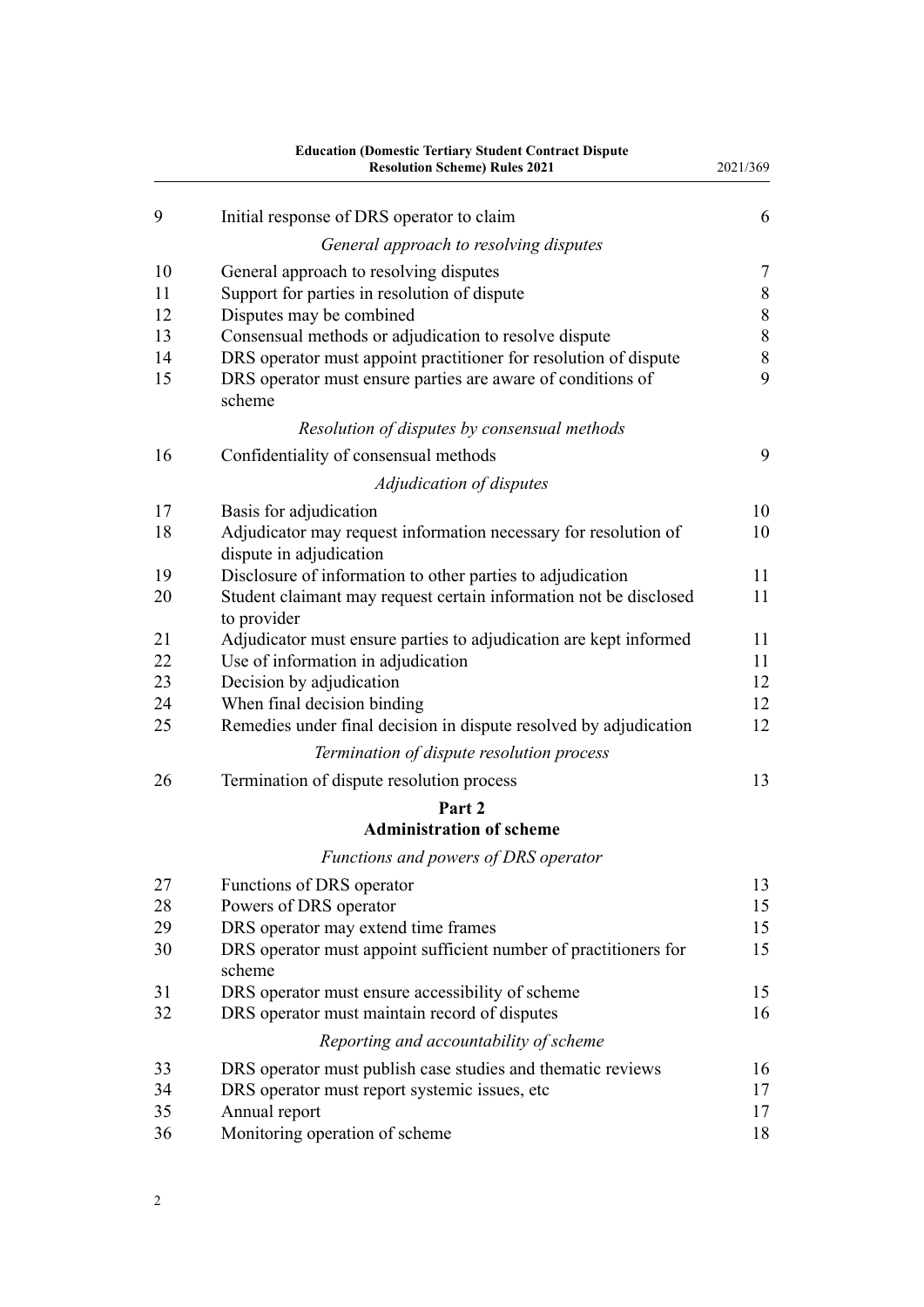## **Rules**

#### <span id="page-2-0"></span>**1 Title**

These rules are the Education (Domestic Tertiary Student Contract Dispute Resolution Scheme) Rules 2021.

#### **2 Commencement**

These rules come into force on 1 January 2022.

#### **3 Application**

These rules apply to the resolution of disputes between domestic tertiary students (and former and prospective domestic tertiary students) and providers under the scheme.

#### **4 Interpretation**

In these rules, unless the context otherwise requires,—

**Act** means the [Education and Training Act 2020](http://legislation.govt.nz/pdflink.aspx?id=LMS170674)

**adjudicator** means a person appointed by the DRS operator to resolve disputes by adjudication

**appoint** includes engage or employ

**caregiver** has the same meaning as in [section 386AAA](http://legislation.govt.nz/pdflink.aspx?id=LMS223404) of the Oranga Tamariki Act 1989

**code** means a code of practice issued under [section 534\(1\)\(a\) or \(c\)](http://legislation.govt.nz/pdflink.aspx?id=LMS267809) of the Act, but only to the extent that it relates to domestic tertiary students

**code administrator** means a person or an agency appointed under regulations made under [section 648](http://legislation.govt.nz/pdflink.aspx?id=LMS348617) of the Act

**consensual methods** means dispute resolution processes in which the parties reach mutual agreement on the outcome of the dispute (for example, facilitation or mediation)

#### **dispute**—

- (a) means a dispute between a domestic tertiary student (or a former or pro‐ spective domestic tertiary student) and a provider that is contractual or financial, or both; and
- (b) includes a contractual dispute in relation to the quality of education received by a domestic tertiary student (or a former domestic tertiary student) if an education quality assurance agency has taken action against the provider under section  $348(4)$ ,  $350(1)(a)$ , (b), or (c) or (2), or [459\(6\)](http://legislation.govt.nz/pdflink.aspx?id=LMS172315) of the Act

**DRS operator** means a person or an agency appointed under [section 536\(4\)](http://legislation.govt.nz/pdflink.aspx?id=LMS267818) of the Act to administer the scheme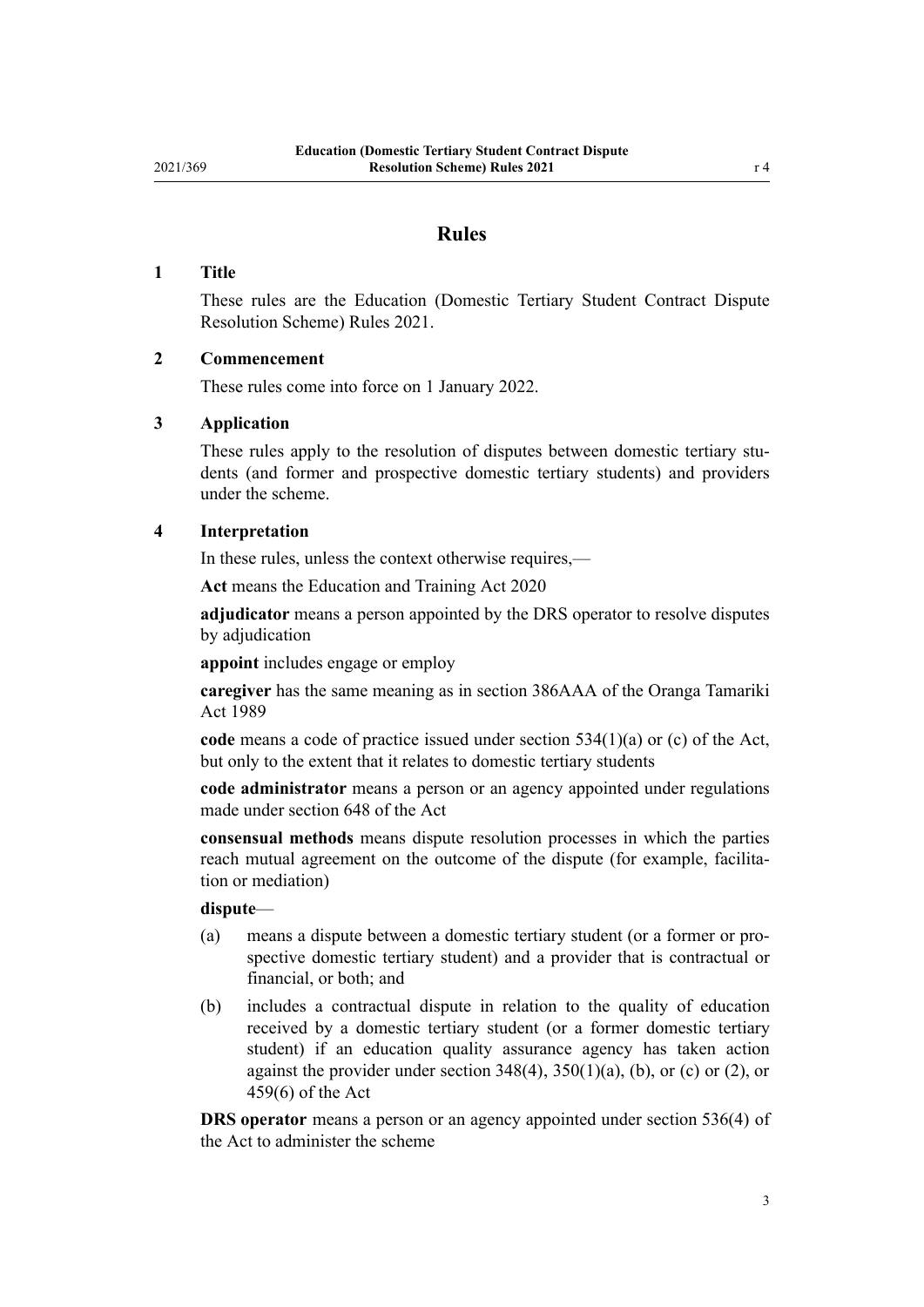**education quality assurance agency**, for the purposes of these rules, means—

- (a) NZQA (*see* [section 253\(b\)](http://legislation.govt.nz/pdflink.aspx?id=LMS202211) of the Act):
- (b) the Vice-Chancellors Committee (*see* [section 253\(c\)](http://legislation.govt.nz/pdflink.aspx?id=LMS202211) of the Act)

**family group**, in relation to a domestic tertiary student, means a family group, including an extended family,—

- (a) in which there is at least 1 adult—
	- (i) with whom the domestic tertiary student has a biological or legal relationship; or
	- (ii) to whom the domestic tertiary student has a significant psychological attachment; or
- (b) that is the domestic tertiary student's whanau or other culturally recognised family group

**legal guardian**, in relation to a domestic tertiary student, means a person who, by court or testamentary appointment, is responsible for the student's wellbeing and financial support

**mana** includes a person's intrinsic value and inherent dignity derived from the person's whakapapa (genealogy) and their belonging to a whānau, hapū, iwi, or family group in accordance with tikanga Māori or its equivalent in the person's culture

**practitioner** means a person appointed by the DRS operator to resolve dis‐ putes by consensual methods or by adjudication

**scheme** means the student contract dispute resolution scheme established by [section 536](http://legislation.govt.nz/pdflink.aspx?id=LMS267818) of the Act, but only to the extent that it relates to domestic tertiary students (and former and prospective domestic tertiary students)

**serious misconduct**, in relation to a provider, means misconduct that the DRS operator considers, on reasonable grounds, to be fraudulent or grossly negligent or a breach of any applicable legislation or the code

**student claimant**, in relation to a provider,—

- (a) means a person who—
	- (i) is a domestic tertiary student enrolled by the provider; or
	- (ii) is a former domestic tertiary student enrolled by the provider; or
	- (iii) intends to be, or is in the process of being, enrolled by the provider as a domestic tertiary student; and
- (b) includes a parent, caregiver, or family group member of a person referred to in paragraph (a), acting with the consent of that person; and
- (c) includes a legal guardian of a person referred to in paragraph (a)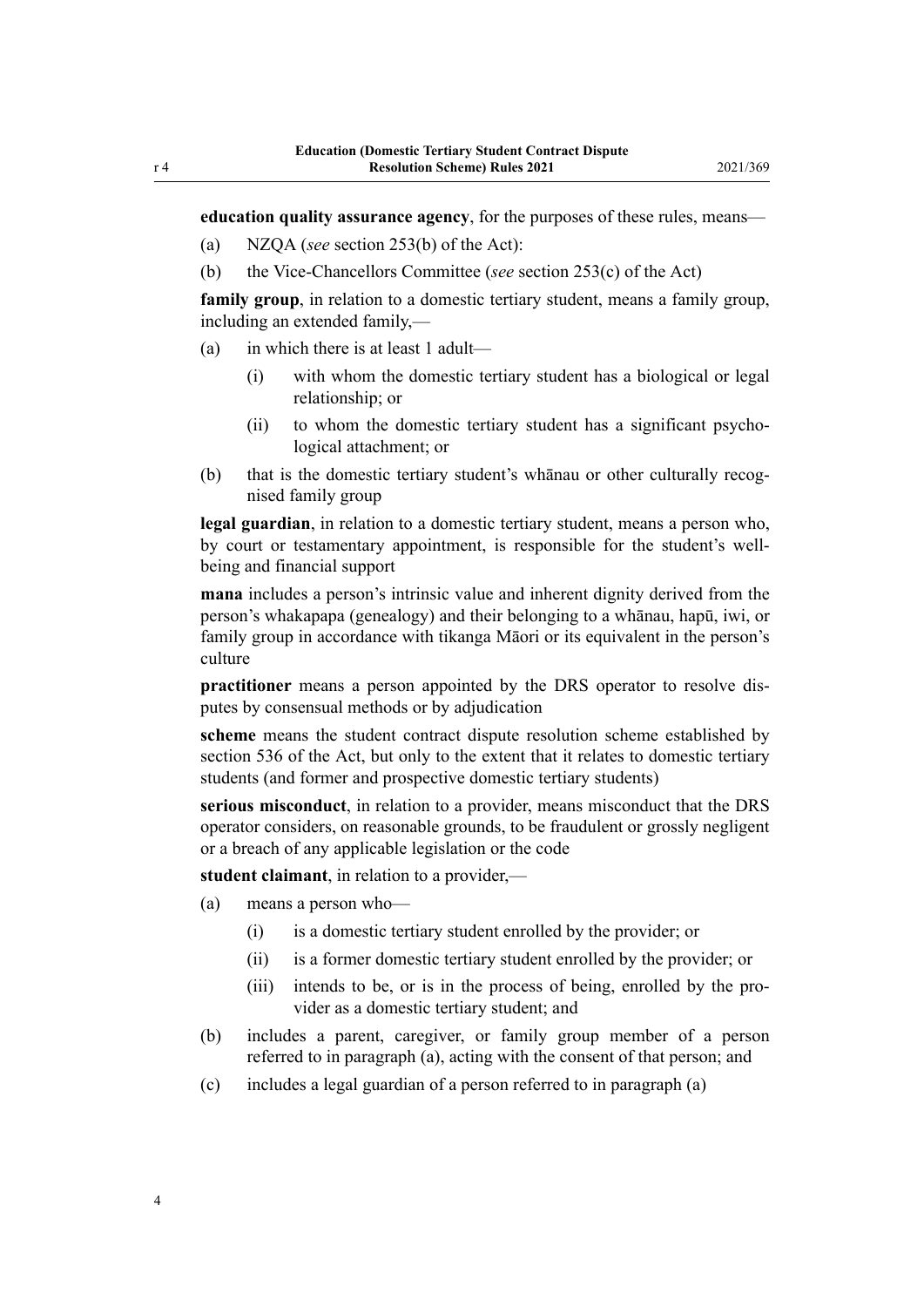<span id="page-4-0"></span>**systemic issue** means an issue that has material implications that not only affect the parties to a particular dispute but also relate to the systems, pro‐ cesses, conduct, or operation of the—

- (a) provider who is the subject of a claim; or
- (b) wider tertiary education system

**tikanga Māori** includes Māori customary law and practices.

# **Part 1 Dispute resolution process**

## *Lodging disputes*

### **5 How to lodge dispute with DRS operator**

- (1) A student claimant may lodge a dispute against a provider by making a claim under the scheme to the DRS operator.
- (2) A claim must set out the following information:
	- (a) the student claimant's name:
	- (b) confirmation that the student claimant is a domestic tertiary student (or a former or prospective domestic tertiary student):
	- (c) the name of the provider:
	- (d) sufficient information about the dispute to enable the DRS operator to assess whether to accept the dispute.
- (3) A claim may be made in writing or orally.
- (4) The DRS operator must record in writing a claim made orally and confirm the record of the claim with the student claimant.
- (5) A student claimant must not be charged a fee for making a claim under the scheme.

#### **6 Support to enable student claimant to make claim**

- (1) To enable a student claimant to make a claim, the DRS operator must, where appropriate and at a reasonable cost,—
	- (a) provide additional support (for example, interpretation, translation, or language services):
	- (b) refer the student claimant to support services outside the DRS operator (for example, student advocacy, disability support, or well-being support services).
- (2) If requested by the student claimant, the support and services must be inde‐ pendent of the provider against whom they have lodged a dispute.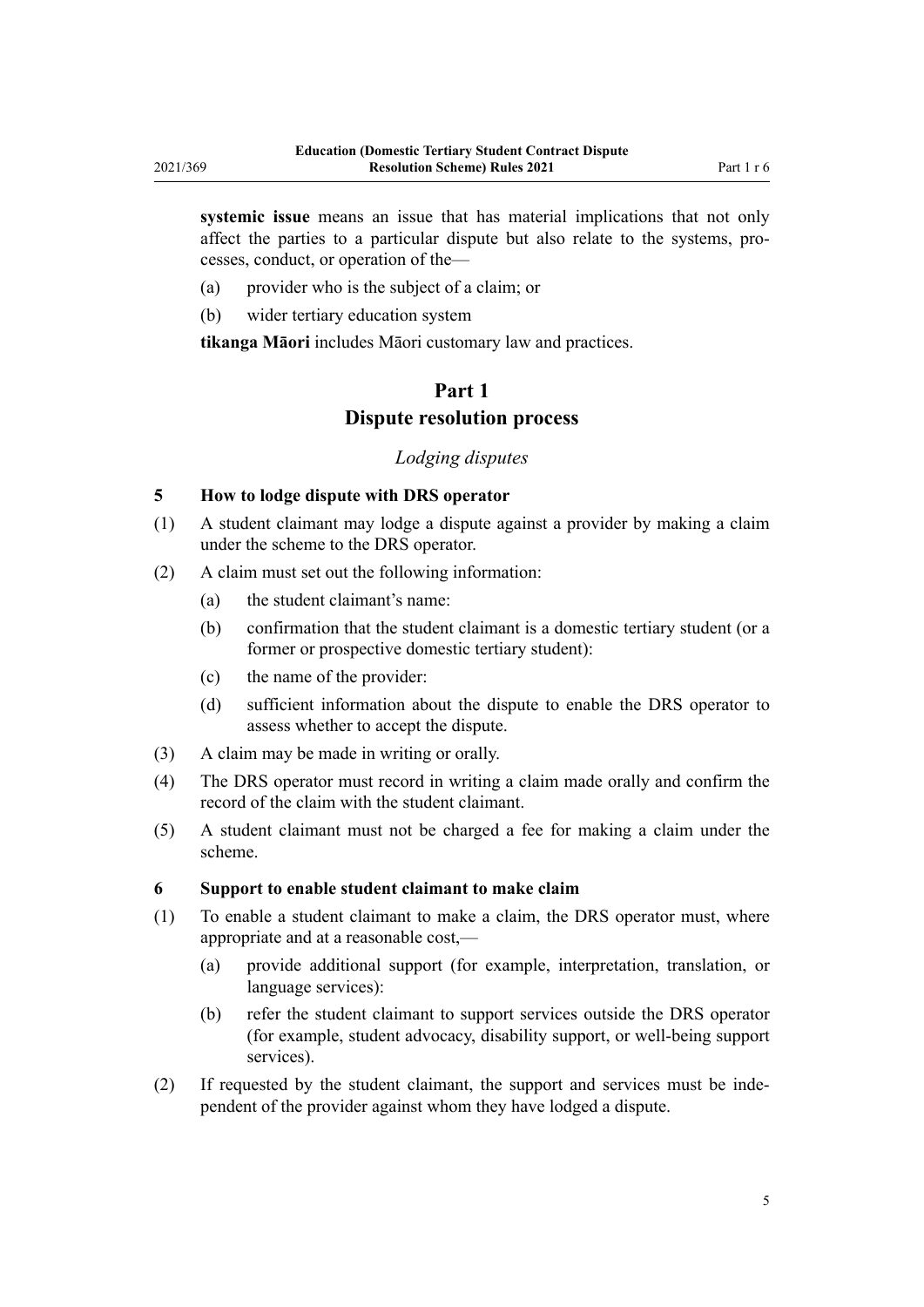### *DRS operator determines eligibility and provides initial response*

#### <span id="page-5-0"></span>**7 When DRS operator may decline to accept dispute**

- (1) The DRS operator may decline to accept a dispute for resolution under the scheme if it considers that the scheme does not cover the dispute for 1 or more of the following reasons:
	- (a) the provider has not been given an adequate opportunity to resolve the dispute:
	- (b) the dispute has been dealt with in another forum, unless new evidence or other information has come to light that the DRS operator believes on reasonable grounds should be considered:
	- (c) the dispute is being dealt with in another forum, unless the student claimant withdraws the dispute from the other forum:
	- (d) the dispute would be more appropriately dealt with by a court, a tribunal, or another appropriate authority:
	- (e) the dispute has been previously dealt with under the scheme, unless new evidence or other information has come to light:
	- (f) the claim is trivial, frivolous, or vexatious:
	- (g) as a result of a delay in lodging the dispute, it is no longer possible to obtain sufficient evidence or other information for resolution of the dis‐ pute under the scheme.
- (2) This clause does not apply if the District Court has, under [section 538](http://legislation.govt.nz/pdflink.aspx?id=LMS267820) of the Act, enforced a resolution that is binding under [section 536\(7\)](http://legislation.govt.nz/pdflink.aspx?id=LMS267818) of the Act.

#### **8 DRS operator to inform student claimant of information sharing**

Before accepting or declining a dispute, the DRS operator must inform the student claimant that information about their dispute will be shared in accordance with these rules.

#### **9 Initial response of DRS operator to claim**

- (1) The DRS operator must give written notice to the student claimant and to the provider within 10 working days after the claim is made that—
	- (a) acknowledges the lodging of the dispute and the nature of the dispute; and
	- (b) states—
		- (i) that the dispute is accepted; or
		- (ii) that the dispute is not covered by the scheme and explains why; and
	- (c) if appropriate, refers the student claimant to the code administrator or another appropriate authority; and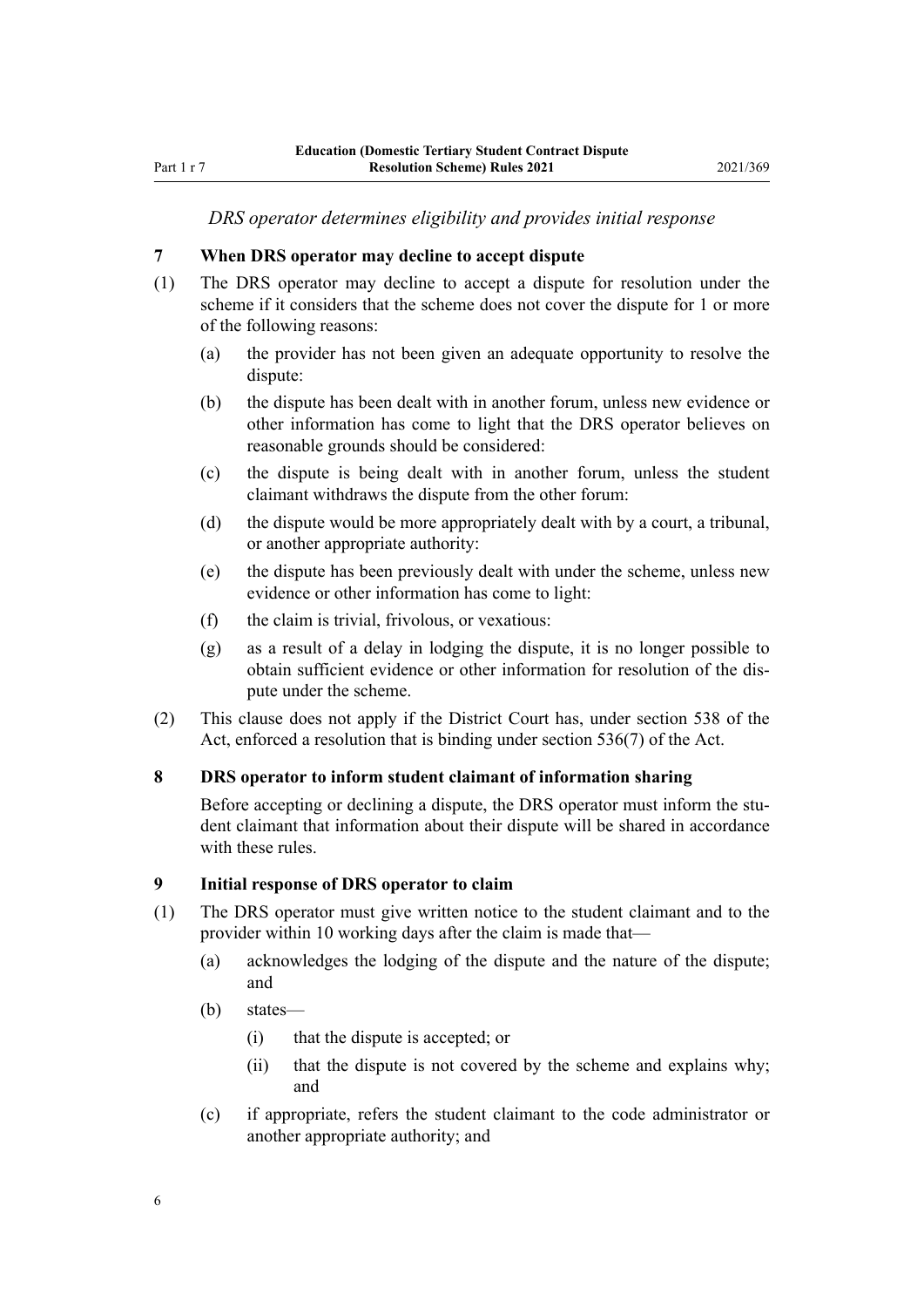- <span id="page-6-0"></span>(d) if the provider has not yet had the opportunity to resolve the dispute, refers the student claimant to the provider; and
- (e) if the dispute is accepted, outlines the next steps in the process for deal‐ ing with the claim (for example, requests for further information or suggested dates for a meeting).
- (2) The DRS operator must inform the relevant education quality assurance agency of the nature of the dispute and whether it has been accepted by the DRS oper‐ ator or referred to the code administrator or another appropriate authority.
- (3) If the DRS operator declines the dispute, the DRS operator must refer the student claimant to support services outside the DRS operator (for example, student advocacy, disability support, or well-being support services).

## *General approach to resolving disputes*

## **10 General approach to resolving disputes**

- (1) The DRS operator and practitioners must consider and deal with a dispute in a timely, accessible, culturally safe, and competent manner and, in particular, in a way that—
	- (a) is consistent with the principles of Te Tiriti o Waitangi; and
	- (b) has regard to appropriate tikanga Māori; and
	- (c) upholds the mana of the parties to a dispute; and
	- (d) where appropriate, has regard to the specific cultural needs or circumstances of the parties in the dispute resolution process; and
	- (e) takes into account the age of the student claimant (for example, the need to communicate in ways that are appropriate for a person of a particular age); and
	- (f) ensures that all learners, including disabled learners, can fully access and participate in the dispute resolution process; and
	- (g) encourages the parties to work towards a shared understanding of the dispute and a mutually agreed solution; and
	- (h) prioritises and maximises the use of consensual methods to resolve the dispute, unless those methods are not appropriate for resolving the dis‐ pute; and
	- (i) promotes restorative justice between the parties and is consistent with the principles of natural justice; and
	- (j) for consensual methods, is on a without prejudice basis; and
	- (k) for adjudication, takes the views of the parties into account in deciding measures to resolve the dispute.
- (2) The DRS operator and practitioners—
	- (a) must act in a way that is fair and reasonable in all the circumstances; and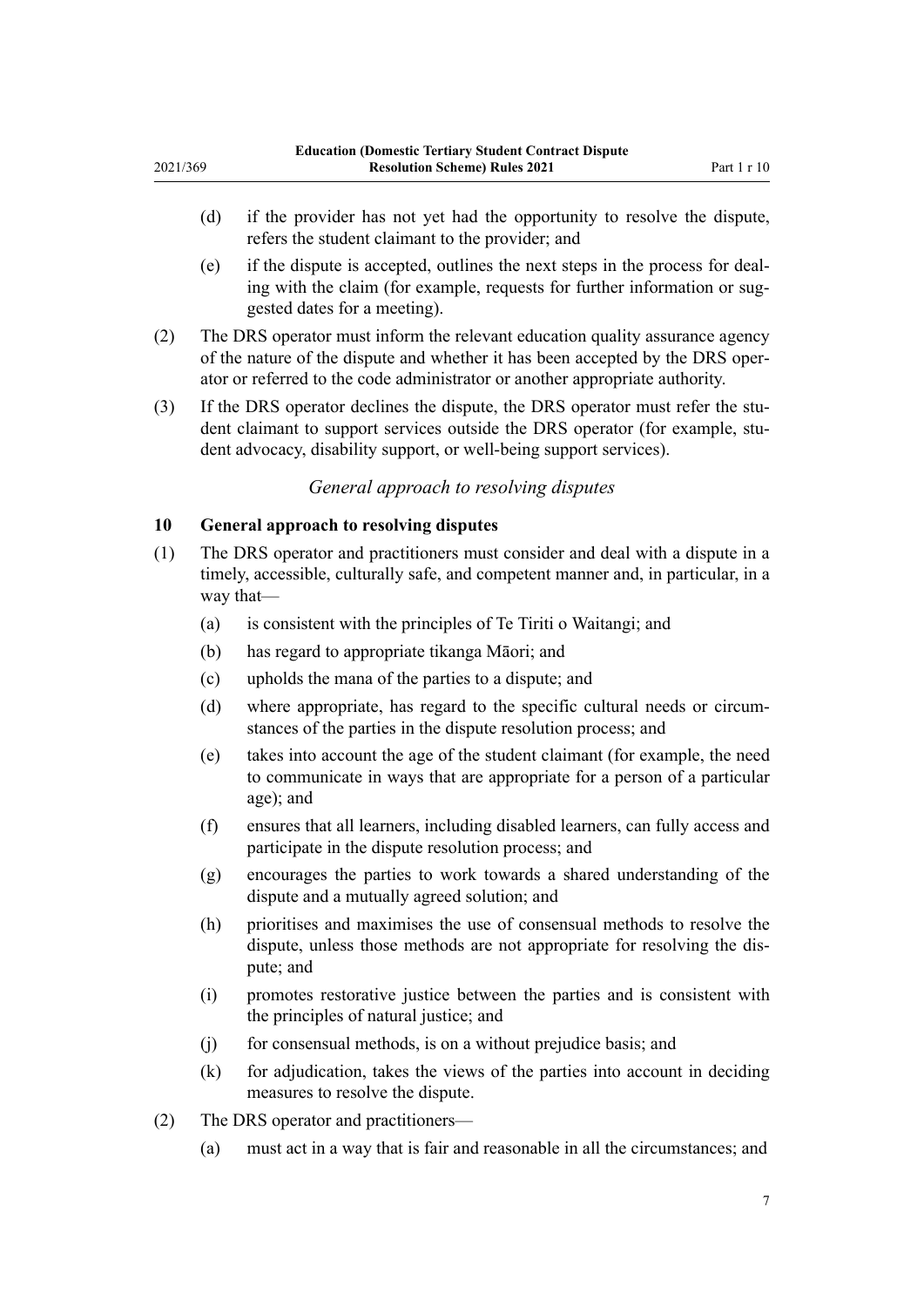<span id="page-7-0"></span>(b) must have regard to the general law, the relevant best practice, and the code.

#### **11 Support for parties in resolution of dispute**

- (1) The DRS operator must allow parties to the dispute to have the following people in attendance during the dispute resolution process:
	- (a) an advocate:
	- (b) a support person or persons.
- (2) The DRS operator must provide the opportunity for te reo Māori or New Zealand sign language to be used in the dispute resolution process.
- (3) Where appropriate and at reasonable cost, the DRS operator must—
	- (a) provide additional support to student claimants and providers (for example, interpretation, translation, or language services):
	- (b) refer the student claimant to support services outside the DRS operator (for example, student advocacy, disability support, or well-being support services).

## **12 Disputes may be combined**

The DRS operator may, after taking into account the views of the parties, combine disputes for single resolution when the DRS operator considers that it is sensible to do so.

#### **13 Consensual methods or adjudication to resolve dispute**

- (1) The DRS operator must, after taking into account the views of the parties, decide whether to use consensual methods or adjudication to resolve a dispute.
- (2) The DRS operator must offer to use consensual methods unless, in the circum‐ stances of the case, there are good reasons not to offer to use them.
- (3) The DRS operator may, after taking into account the views of the parties, decide at any time to refer the parties to adjudication if the DRS operator is satisfied that consensual methods are not working.
- (4) The practitioner may, after taking into account the views of the parties, decide the procedures to be followed under the dispute resolution process, consistent with these rules.

#### **14 DRS operator must appoint practitioner for resolution of dispute**

- (1) The DRS operator must appoint as a practitioner in a dispute under the scheme only a person who is independent of the parties to the dispute.
- (2) When appointing a practitioner, the DRS operator must take into account the student claimant's preference and needs regarding a person to be appointed (including, without limitation, the gender, cultural background, knowledge of tikanga Māori, and te reo Māori fluency of the person to be appointed).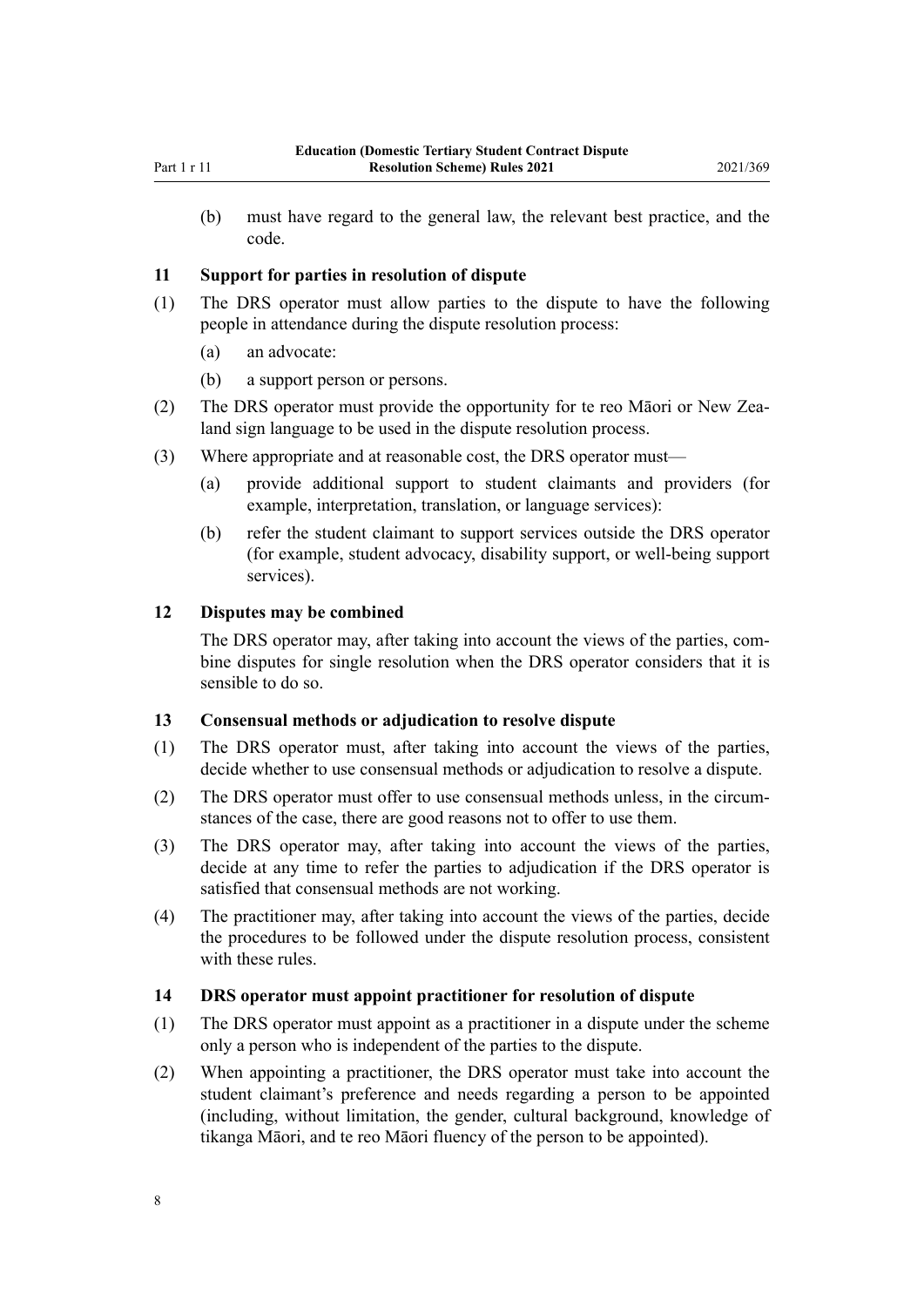- (3) If a dispute proceeds from consensual methods to adjudication, the practitioner for the consensual methods must not act as the adjudicator, unless the parties agree.
- (4) An adjudicator may refer a dispute that is in adjudication back to consensual methods at any time before the adjudicator gives notice of their proposed decision under [rule 23\(1\)](#page-11-0) if—
	- (a) the parties agree; and

<span id="page-8-0"></span>2021/369

- (b) the adjudicator considers that is in the interests of the parties to do so.
- (5) If the parties return to consensual methods under subclause (4), the DRS oper‐ ator must appoint a new practitioner to resolve the dispute.

## **15 DRS operator must ensure parties are aware of conditions of scheme**

The DRS operator must ensure that the parties to the dispute are aware of—

- (a) the conditions of entering the scheme, including the conditions set out in the following rules:
	- (i) rule 16 (confidentiality of consensual methods):
	- (ii) [rule 17\(a\)](#page-9-0) (adjudicator not bound by rules of evidence or previous decisions):
	- (iii) [rule 17\(b\)](#page-9-0) (adjudicator must determine dispute according to sub‐ stantial merits and justice of case):
	- (iv) [rule 19](#page-10-0) (DRS operator must confirm that party to dispute consents to full disclosure of information to other parties):
	- (v) [rule 34](#page-16-0) (DRS operator must report systemic issues, serious mis‐ conduct, and breach of rules); and
- (b) the nature of the dispute resolution process, including the prioritisation of consensual methods over adjudication.

## *Resolution of disputes by consensual methods*

#### **16 Confidentiality of consensual methods**

- (1) The persons specified in subclause (2) must, unless authorised to do otherwise by the parties or the relevant party, keep confidential—
	- (a) any agreement for the resolution of a dispute by consensual methods; and
	- (b) any statement, admission, or document made or created for the purposes of consensual methods; and
	- (c) any information that, for the purposes of consensual methods, is dis‐ closed in the course of the consensual methods.
- (2) The persons are—
	- (a) the practitioner: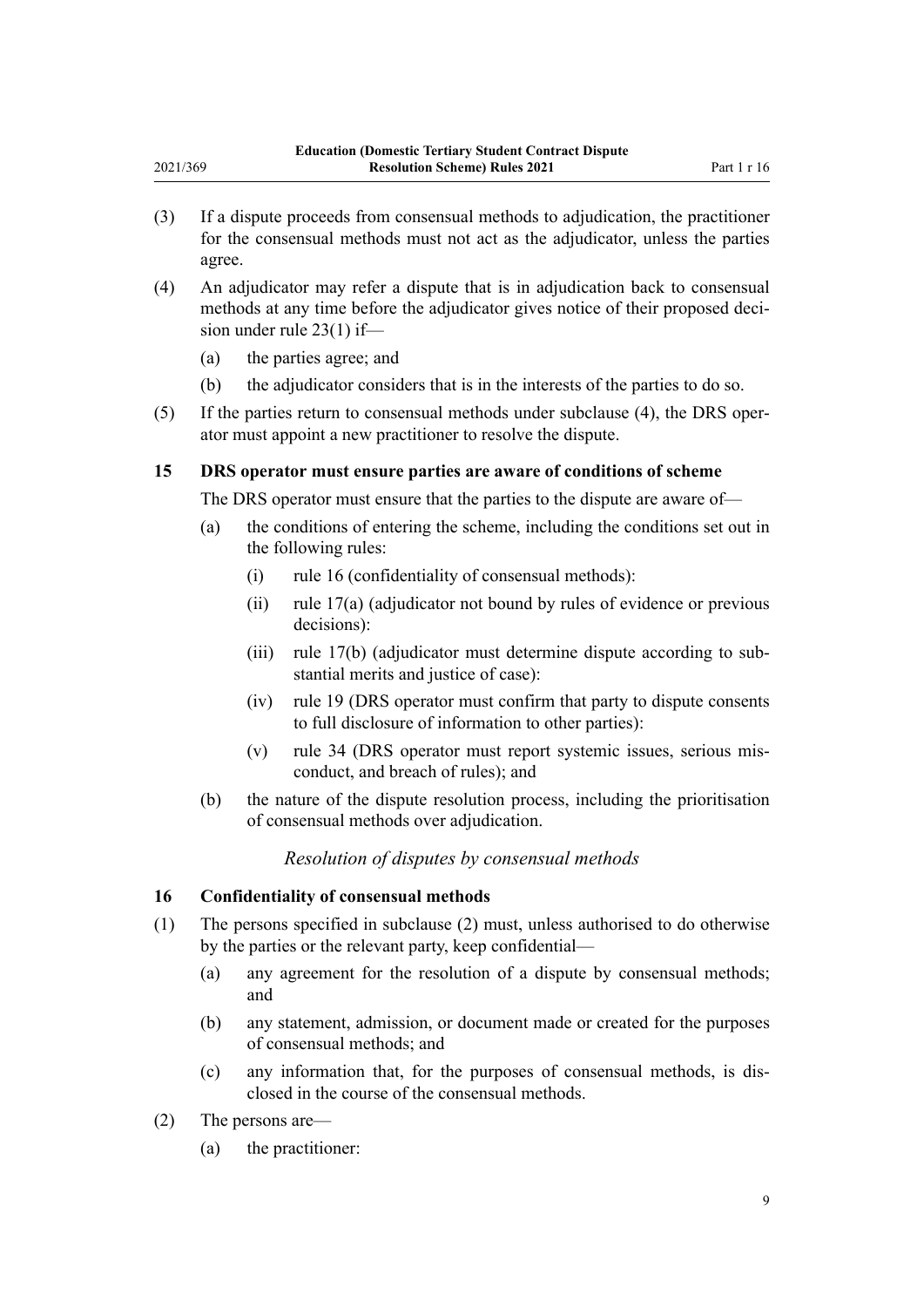- <span id="page-9-0"></span>(b) a party to the consensual methods:
- (c) a person who assists a party or who assists a practitioner:
- (d) the DRS operator or a person employed or engaged by the DRS operator.
- (3) No evidence is admissible in any court or tribunal, or before any person acting judicially, of any agreement, statement, admission, document, or information that is required by subclause (1) to be kept confidential.
- (4) However, this rule does not—
	- (a) prevent the discovery or affect the admissibility of any evidence that would otherwise be discoverable or admissible and that existed independently of the consensual methods merely because the evidence was presented in the course of the consensual methods; or
	- (b) prevent disclosure where disclosure is otherwise authorised or required by law; or
	- (c) prevent the use of anonymised data for reporting, monitoring, evalu‐ ation, or research purposes.

#### *Adjudication of disputes*

#### **17 Basis for adjudication**

Despite [rule 10\(2\),](#page-6-0) an adjudicator—

- (a) is not bound by the rules of evidence or previous decisions; and
- (b) must determine the dispute according to the substantial merits and justice of the case, but is not bound to give effect to strict legal rights or obligations or to legal forms or technicalities.

## **18 Adjudicator may request information necessary for resolution of dispute in adjudication**

- (1) The adjudicator may request information from the parties if necessary for and relevant to the resolution of a dispute by adjudication.
- (2) When requesting information, the adjudicator may specify a reasonable period within which a party must supply the information.
- (3) The adjudicator must advise the parties that—
	- (a) they are not required to supply the information requested if—
		- $(i)$  the supply of the information would breach an obligation of confidence owed to a third person who has refused consent to the sup‐ ply of the information; or
		- (ii) the information is subject to legal professional privilege or was provided to the party on a without prejudice basis; or
		- (iii) the party does not have the information or it is not within their control; and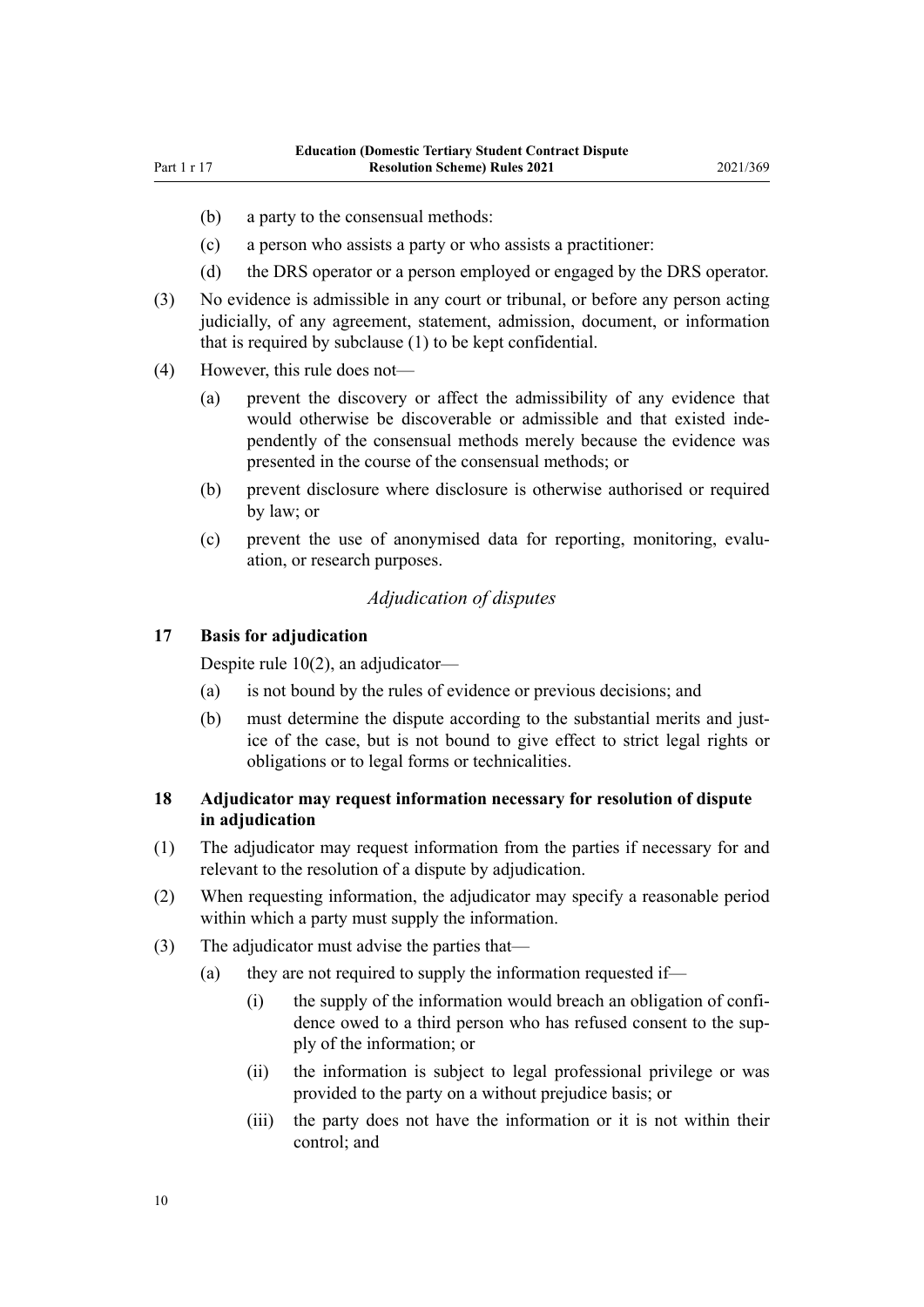<span id="page-10-0"></span>(b) a failure or refusal to supply information requested (if none of the excep‐ tions in paragraph (a) apply) may weaken their claim or result in termin‐ ation of the dispute resolution process.

## **19 Disclosure of information to other parties to adjudication**

The adjudicator must confirm that a party to an adjudication (**A**) consents to the full disclosure to the other parties of information supplied by A that is rele‐ vant to the claim.

## **20 Student claimant may request certain information not be disclosed to provider**

- (1) A student claimant may request that their sensitive personal information not be disclosed to the provider without the student claimant's consent.
- (2) If a student claimant has made a request under subclause (1), the adjudicator must not disclose the information to the provider, unless the adjudicator believes that the provider would be unreasonably disadvantaged in their ability to respond fully and fairly to the claim.
- (3) If the adjudicator decides that the information should be disclosed to the pro‐ vider, the adjudicator must first notify the student claimant before disclosing the information to the provider.

## **21 Adjudicator must ensure parties to adjudication are kept informed**

- (1) The adjudicator must keep the parties to an adjudication informed about pro‐ gress in resolving the dispute and the procedure, or any changes in the procedure, including—
	- (a) how information and evidence is to be presented in the adjudication; and
	- (b) the rights and obligations of the parties in the adjudication (if any); and
	- (c) the period of time required to hear evidence; and
	- (d) when a decision is likely to be made.
- (2) The adjudicator must ensure that each party has a reasonable opportunity to be informed of, and to respond to, the arguments or submissions of the other par‐ ties.
- (3) The adjudicator must supply the parties with all relevant information, including any information supplied by a party, unless,—
	- (a) in relation to sensitive personal information of a student claimant, dis‐ closure is prohibited under rule 20(2):
	- (b) in relation to other information, the party does not consent to the disclosure of information.

#### **22 Use of information in adjudication**

(1) For the purpose of resolving a dispute, the adjudicator may consider any infor‐ mation obtained by them or supplied to them.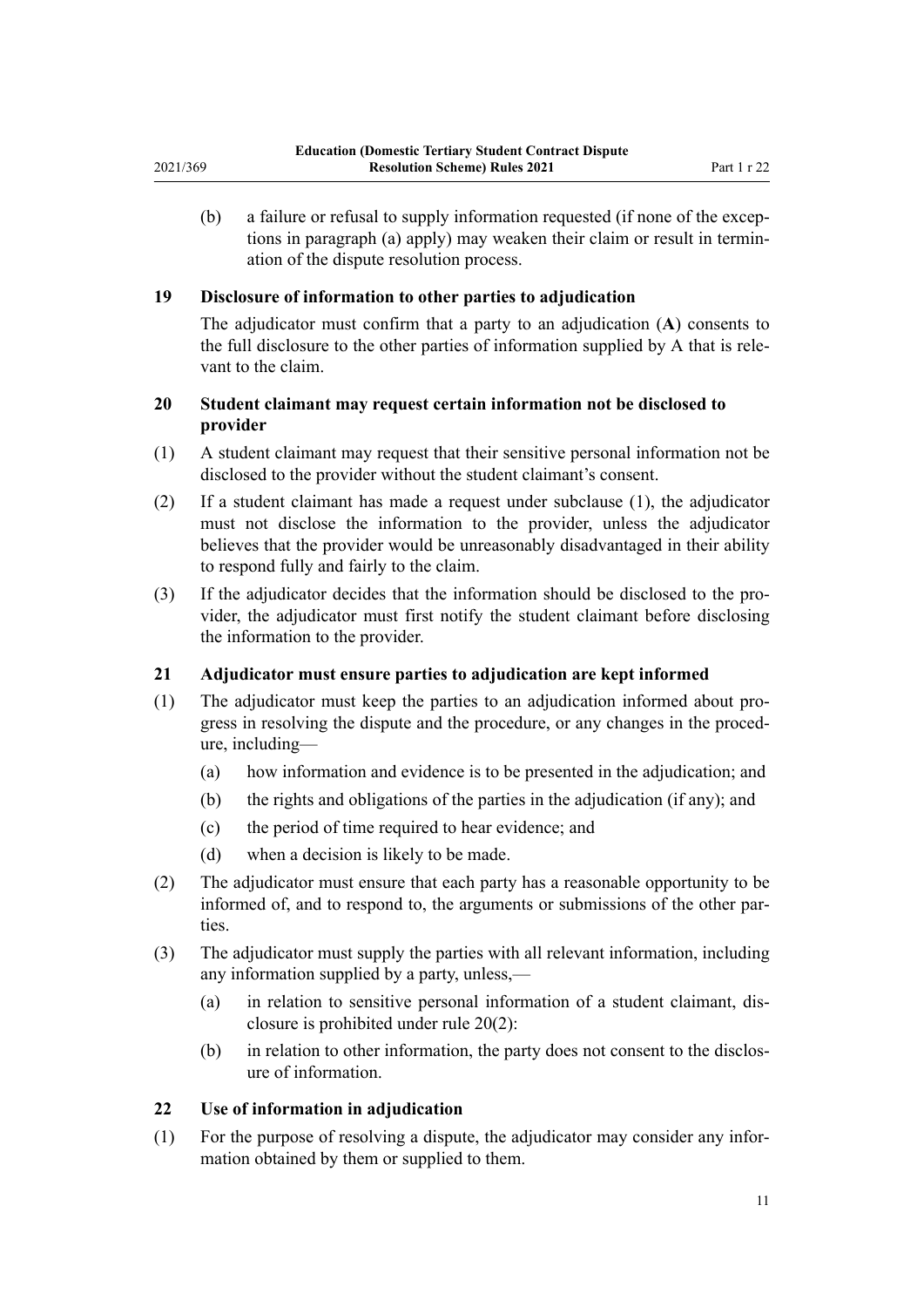- <span id="page-11-0"></span>(2) The adjudicator may draw an adverse inference from a failure of or a refusal by a party to—
	- (a) comply with a request for information under [rule 18](#page-9-0) if none of the exceptions in rule 18(3)(a) apply:
	- (b) consent to the release of relevant information under [rule 19](#page-10-0), unless it is sensitive personal information that a student claimant has requested not be disclosed under [rule 20.](#page-10-0)

## **23 Decision by adjudication**

- (1) Before making a final decision, the adjudicator must give the parties notice of the adjudicator's proposed decision and the reasons for the decision.
- (2) The adjudicator's notice of the proposed decision must be in writing and must allow a period of 10 working days after sending the notice for the parties to make further submissions and for further consideration of the dispute.
- (3) If the dispute is not resolved within the 10-working-day period, and after considering any further submissions received from the parties, the adjudicator may make a final decision in the dispute.
- (4) The final decision may differ from the proposed decision notified to the parties.
- (5) The adjudicator must give notice in writing to the parties of the final decision and the reasons for the decision.

## **24 When final decision binding**

A final decision becomes binding on the parties to a dispute on the date on which notice is given under rule 23(5).

#### **25 Remedies under final decision in dispute resolved by adjudication**

- (1) The adjudicator may direct the following remedies:
	- (a) that the provider make a public acknowledgment and apology that it has committed a breach of the student claimant's rights or that some other harm has been suffered:
	- (b) that the provider pay the student claimant an amount not exceeding \$200,000 for the damage, loss, or inconvenience suffered (for example, the impact on the student claimant's health, the duration of the dispute, or attempts to resolve the dispute using the provider's internal processes) resulting from the dispute as judged by the adjudicator:
	- (c) that the provider take any other action directed by the adjudicator to remedy the dispute:
	- (d) that the provider provide any reasonable non-monetary redress for any damage, loss, or inconvenience resulting from the dispute:
	- (e) that the provider—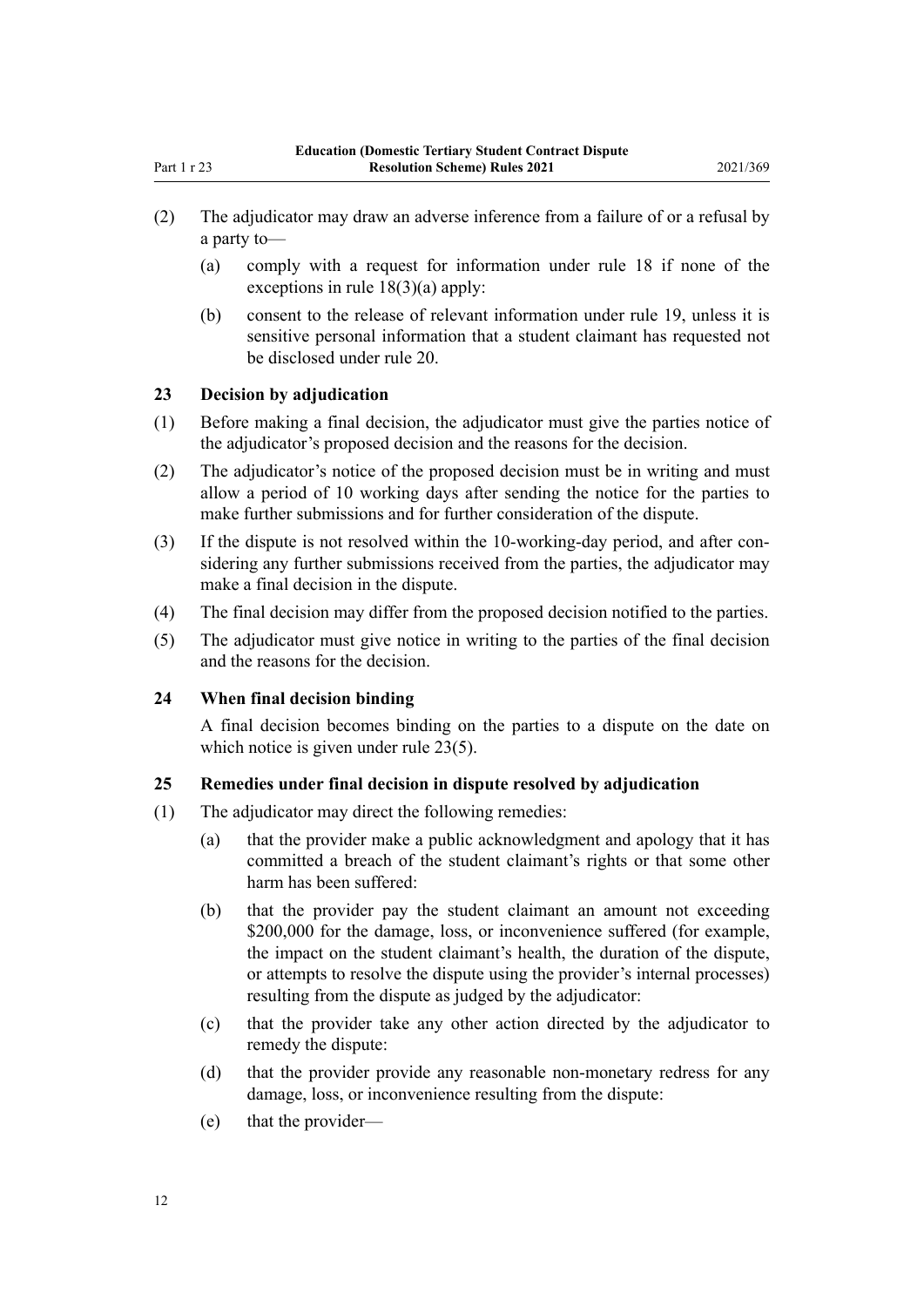- <span id="page-12-0"></span>(i) review any of its rules, bylaws, or policies relating to the conduct that gave rise to the dispute; or
- (ii) refrain from continuing or repeating the conduct that has given rise to the dispute; or
- (iii) take any other appropriate action (other than an action described in subclause (2)) to resolve the dispute.
- (2) The adjudicator may recommend that the provider establish rules, bylaws, or policies that are aimed at preventing the conduct that gave rise to the dispute.

*Termination of dispute resolution process*

#### **26 Termination of dispute resolution process**

- (1) A dispute resolution process under the scheme is terminated if—
	- (a) the parties notify the DRS operator in writing that they have entered into an agreed settlement; or
	- (b) the student claimant notifies the DRS operator in writing that they have withdrawn the claim, stating the reason for withdrawing the claim, and the DRS operator is satisfied that the student claimant has not been coerced into withdrawing the claim; or
	- (c) the student claimant notifies the DRS operator in writing that they intend to apply to a court, a tribunal, or another appropriate authority for reso‐ lution of the dispute; or
	- (d) the DRS operator determines that the dispute is not covered by the scheme; or
	- (e) the student claimant has failed or refused to supply any information requested under [rule 18](#page-9-0) and—
		- (i) none of the exceptions in rule  $18(3)(a)$  apply; and
		- (ii) the DRS operator notifies the student claimant in writing that it declines to continue consideration of the dispute.
- (2) If a dispute resolution process is terminated under subclause  $(1)(d)$ , the DRS operator must refer the student claimant to the code administrator or an appro‐ priate authority to have their dispute addressed.

## **Part 2 Administration of scheme**

*Functions and powers of DRS operator*

#### **27 Functions of DRS operator**

(1) The DRS operator has the following core functions: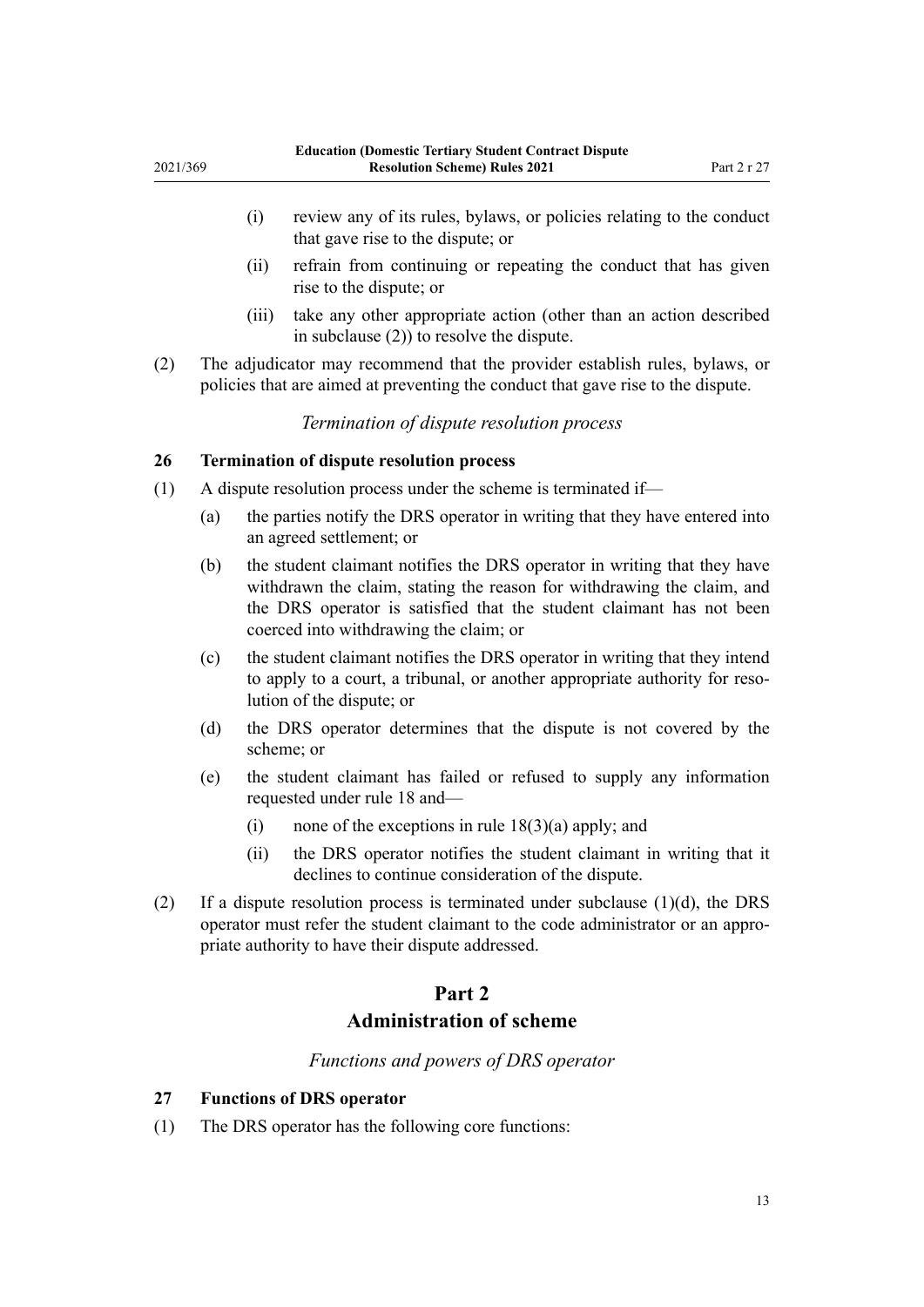| Part 2 r 27 |     | nesue Teruary Suddent Contract Disp<br><b>Resolution Scheme) Rules 2021</b>                                                                                                                               | 2021/369 |
|-------------|-----|-----------------------------------------------------------------------------------------------------------------------------------------------------------------------------------------------------------|----------|
|             | (a) | providing an independent scheme for resolving disputes between stu-<br>dents and providers that fall within the scheme's jurisdiction:                                                                    |          |
|             | (b) | operating the scheme in accordance with the scheme's purpose and these<br>rules:                                                                                                                          |          |
|             | (c) | resolving, or assisting in resolving, disputes under the scheme by agree-<br>ment between the parties or, if applicable, by adjudication.                                                                 |          |
| (2)         |     | Other functions of the DRS operator include the following:                                                                                                                                                |          |
|             | (a) | assisting with the promotion and publication of the scheme, including by<br>working with providers and student representative groups:                                                                     |          |
|             | (b) | monitoring compliance with these rules:                                                                                                                                                                   |          |
|             | (c) | monitoring and reporting on the effectiveness of the scheme:                                                                                                                                              |          |
|             | (d) | carrying out any other function of the scheme under these rules:                                                                                                                                          |          |
|             | (e) | assisting with the promotion of effective dispute resolution in the tertiary<br>education system more broadly, providing a more systematic and pre-<br>ventative approach to dispute resolution:          |          |
|             | (f) | identifying systemic issues that are emerging through the scheme and<br>reporting them to the education quality assurance agencies, the code<br>administrator, and relevant government agencies.          |          |
| (3)         |     | The DRS operator has the following specific functions in relation to Māori:                                                                                                                               |          |
|             | (a) | proactively developing and evaluating the operation of the scheme with<br>Māori to ensure that the scheme has regard to tikanga Māori and is con-<br>sistent with the principles of Te Tiriti o Waitangi: |          |
|             | (b) | taking any action that is necessary or desirable to address any concerns<br>$regarding$ —                                                                                                                 |          |
|             |     | the application of tikanga Māori in resolving disputes; or<br>(i)                                                                                                                                         |          |
|             |     | any inconsistency with the principles of Te Tiriti o Waitangi in<br>(ii)<br>resolving disputes or in the operation of the scheme as a whole:                                                              |          |
|             | (c) | ensuring that its annual reports are accessible to, and appropriate for use<br>by, Māori:                                                                                                                 |          |
|             | (d) | generating a range of Māori-specific data and insights that are meaning-                                                                                                                                  |          |

- ful and appropriate for use by Māori, the DRS operator, and education quality assurance agencies:
- (e) tracking the input, output, and outcome indicators of the scheme's impact on outcomes for Māori, and making any changes necessary to expedite the achievement of desired outcomes:
- (f) ensuring that there is no significant or long-term disparity of access or outcomes for Māori in relation to the operation of the scheme.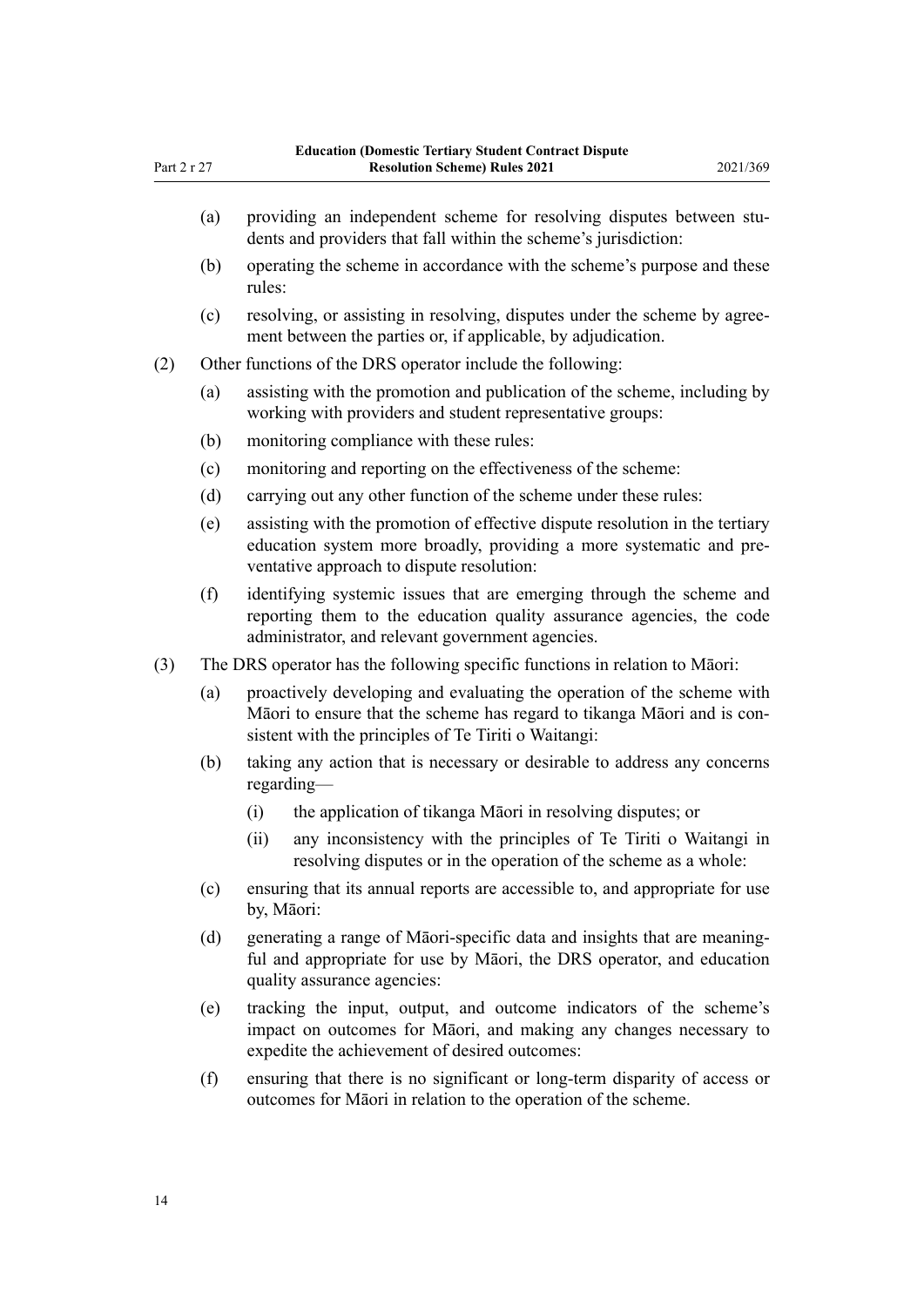## <span id="page-14-0"></span>**28 Powers of DRS operator**

- (1) The DRS operator has the powers specifically conferred by these rules and other powers necessary for performing its functions under these rules.
- (2) The DRS operator may delegate the performance and exercise of its functions and powers under these rules to any person who is appointed to perform or exercise them.
- (3) However, the DRS operator may not delegate a function or power that under these rules must be performed or exercised by an adjudicator.

### **29 DRS operator may extend time frames**

The DRS operator may, at the request of a party to a dispute, and where it is reasonable to do so, extend the time frame within which something must be done, including providing information, under these rules in relation to the consideration or resolution of a dispute.

## **30 DRS operator must appoint sufficient number of practitioners for scheme**

- (1) The DRS operator must appoint a sufficient number of practitioners to ensure the effective functioning of the scheme.
- (2) In appointing practitioners, the DRS operator must—
	- (a) consider a person's training, qualifications, experience, and personal qualities (including their ability to communicate and work effectively with Māori, young people, Pacific people, disabled people, and people from diverse cultural and linguistic backgrounds); and
	- (b) appoint only persons who are capable of performing the functions of a practitioner; and
	- (c) ensure that a person appointed is able to act independently.
- (3) The DRS operator must proactively recruit culturally competent practitioners (including Māori and Pacific practitioners) and disability-inclusive practition‐ ers and support their ongoing professional development.
- (4) The DRS operator is responsible for the actions of a person it appoints to per‐ form its functions under these rules.

#### **31 DRS operator must ensure accessibility of scheme**

- (1) The DRS operator must take all reasonable steps to ensure that students and providers are fully aware of the scheme and know how to access it.
- (2) In subclause (1), **reasonable steps** include providing information about the scheme in te reo Māori, New Zealand Sign Language, and in a range of formats that are accessible for disabled people and people for whom English is not their preferred language.
- (3) If 1 or more persons or agencies are responsible for administering the scheme, those persons or agencies must ensure that there is a single contact point for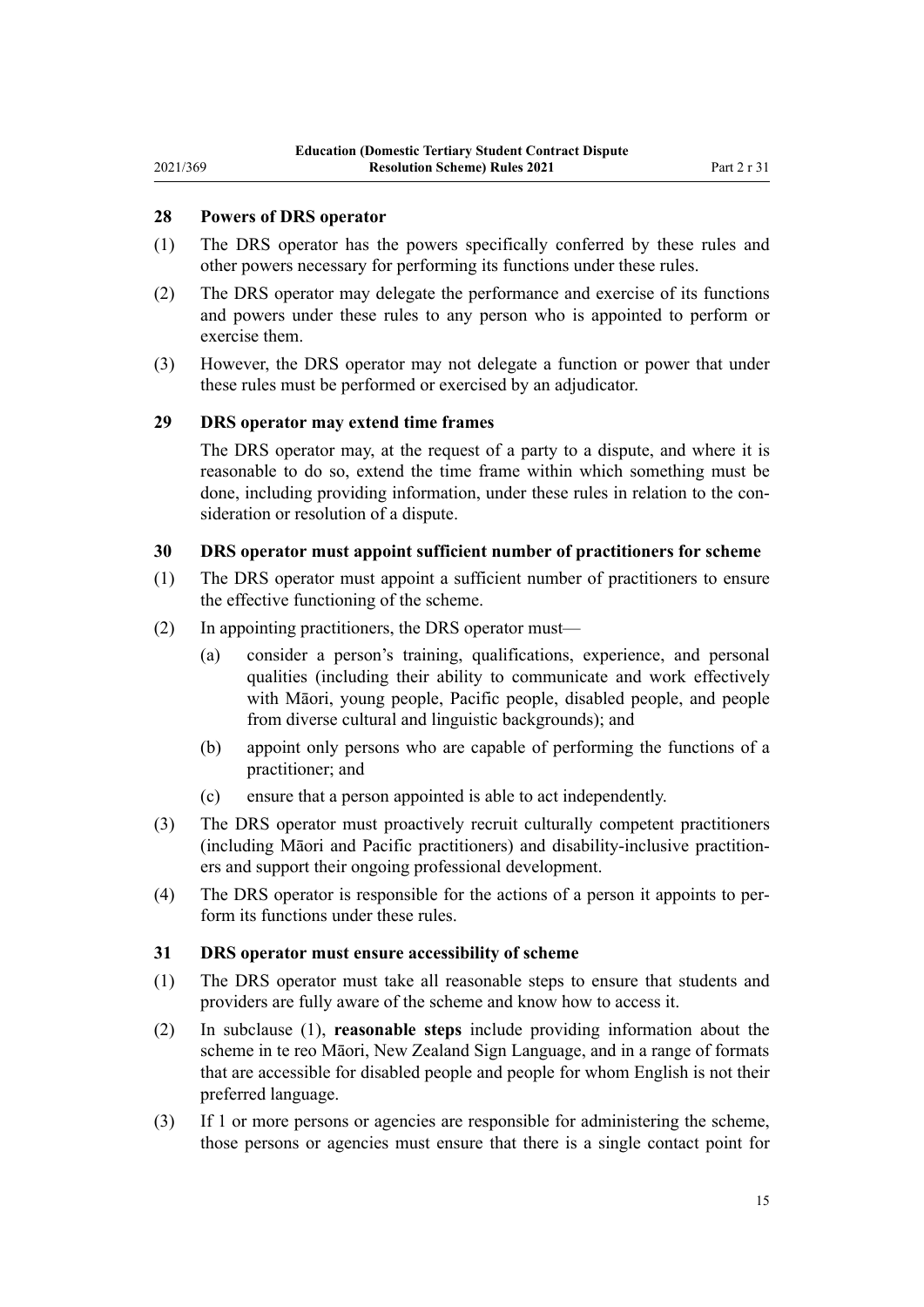<span id="page-15-0"></span>domestic tertiary students (and former and prospective domestic tertiary students) to access the scheme (for example, a single Internet site, telephone number, and email address).

#### **32 DRS operator must maintain record of disputes**

- (1) The DRS operator must maintain a record of all disputes lodged with the oper‐ ator and the outcome of the disputes, including a copy of any agreement for the resolution of a dispute by consensual methods and a summary of any decision made by an adjudicator.
- (2) A person or an agency who is no longer the DRS operator must make the record available to a person or an agency appointed to be responsible for administering the scheme.

#### *Reporting and accountability of scheme*

#### **33 DRS operator must publish case studies and thematic reviews**

- (1) Subject to appropriate safeguards and redactions for the purposes of protecting privacy of personal information, the DRS operator must, for the purposes set out in subclause (4),—
	- (a) compile and publish—
		- (i) case studies; and
		- (ii) when relevant, thematic reviews of disputes resolved under the scheme; and
	- (b) promote discussion and awareness of those case studies and thematic reviews.
- (2) The case studies and thematic reviews may include the following information:
	- (a) the basic facts of a case:
	- (b) the approach taken to resolve the case:
	- (c) the outcome reached.
- (3) In compiling and publishing a case study, the DRS operator must obtain the consent of the parties involved in the dispute or disputes on which the case study is based.
- (4) The purposes referred to in subclause (1) are—
	- (a) keeping providers, students, and other educational interest groups informed; and
	- (b) raising awareness of best practice among providers to help build sector capability, for example, regarding internal complaints processes; and
	- (c) raising awareness of systemic issues affecting learners and providers; and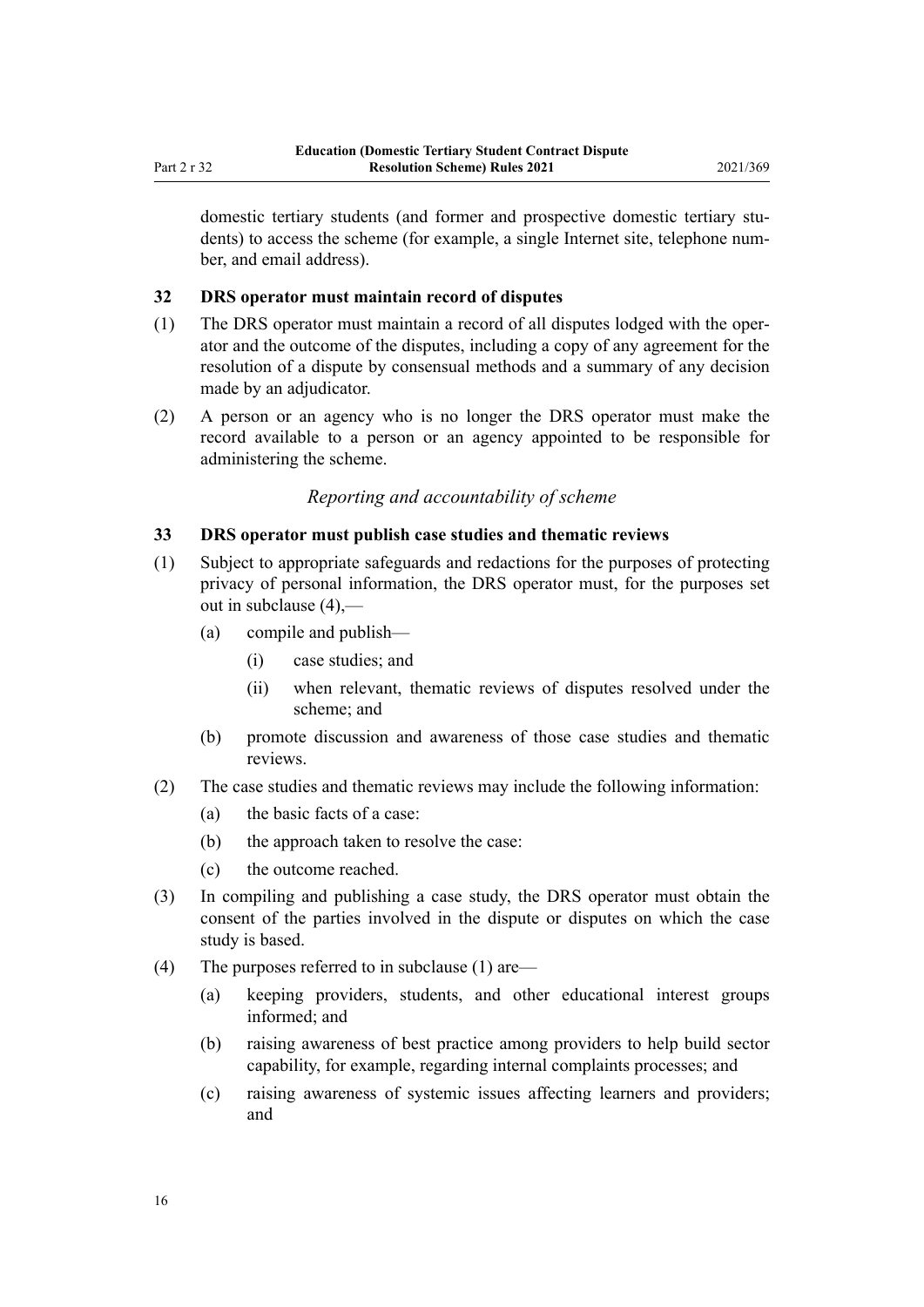<span id="page-16-0"></span>(d) demonstrating the process of decision making under the scheme and ensuring that the process is transparent.

## **34 DRS operator must report systemic issues, etc**

In the course of investigating or resolving disputes by adjudication, the DRS operator must report the following matters to the code administrator, education quality assurance agencies, and relevant government agencies (including, with‐ out limitation, the Ministry and TEC):

- (a) any serious misconduct by a provider that the DRS operator identifies:
- (b) any breach of these rules by a provider:
- (c) any systemic issue that the DRS operator identifies.

## **35 Annual report**

- (1) The DRS operator must submit to the Minister, by 30 September in each year, an annual report for the year ended on 30 June of that year.
- (2) The annual report must include, without limitation, the following information relating to the year in question:
	- (a) the number and nature of each of the following (broken down in each category by types of provider, that is, private training establishments, wānanga, Te Pūkenga—New Zealand Institute of Skills and Technology and its Crown entity subsidiaries, and universities):
		- (i) disputes accepted:
		- (ii) disputes not accepted:
		- (iii) disputes not accepted that are referred to other agencies (for example, to an education quality assurance agency, TEC, or back to the student claimant's provider):
		- (iv) disputes under subparagraphs (i), (ii), and (iii) that relate to Māori student claimants, including the outcomes of the dispute resolution processes:
		- (v) disputes resolved by the scheme, noting which method was suc‐ cessful in resolving the dispute:
		- (vi) for disputes resolved by adjudication, the number that were resolved in favour of the student claimant and the number that were resolved in favour of the provider:
	- (b) the average length of time taken to resolve a dispute by consensual methods and adjudication:
	- (c) examples of typical cases, subject to—
		- (i) appropriate safeguards and redaction to protect privacy of per‐ sonal information: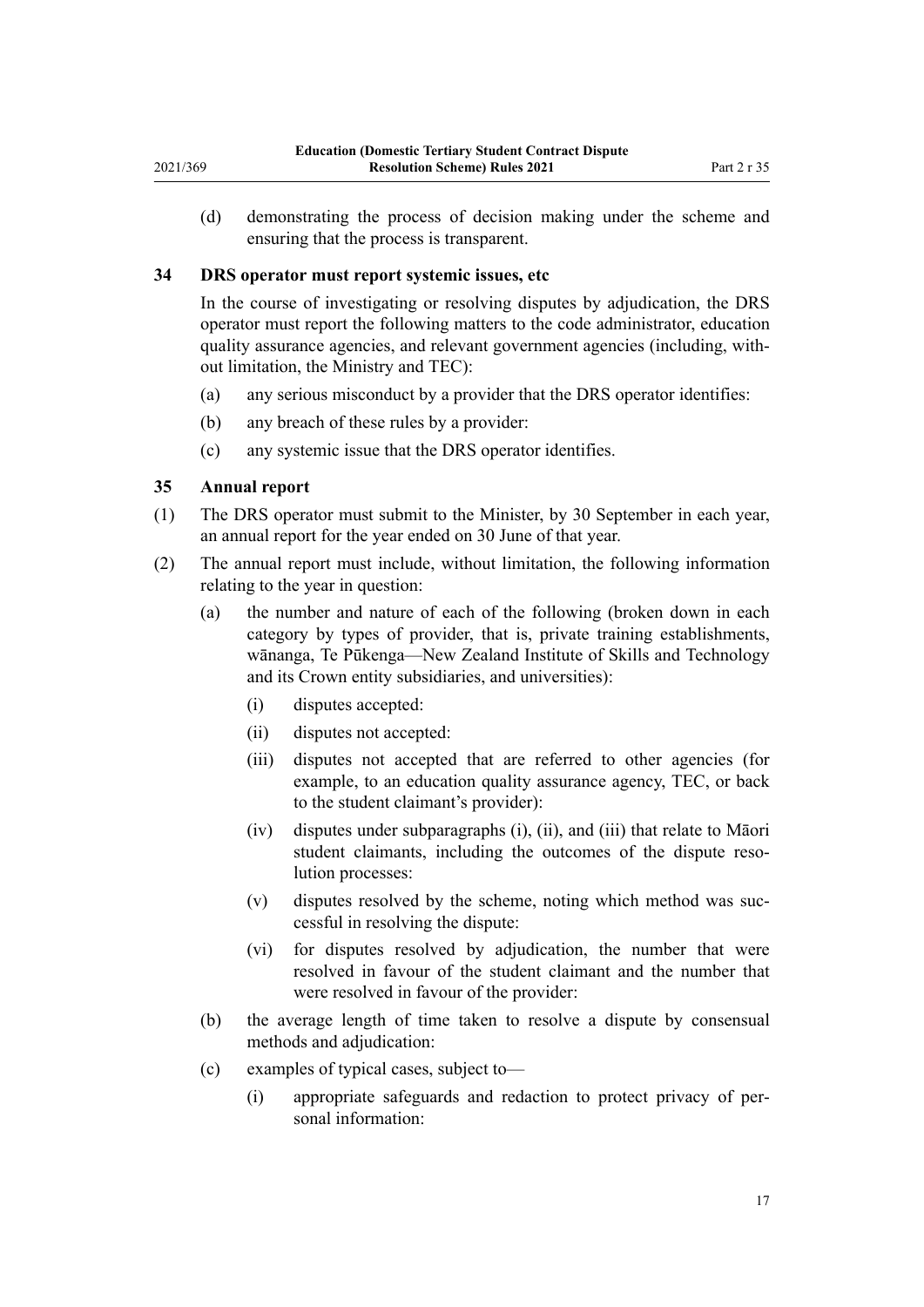- <span id="page-17-0"></span>(ii) the consent of the parties involved in the dispute or disputes on which the examples are based:
- (d) financial statements prepared in accordance with generally accepted accounting practice that demonstrate how the funding of the DRS oper‐ ator has been applied:
- (e) an outline of the steps taken by the DRS operator to ensure that it is—
	- (i) operating in a way that is consistent with the principles of Te Tiriti o Waitangi, for example, partnering with or empowering Māori to design and deliver dispute resolution services; and
	- (ii) having regard to tikanga Māori, including during the dispute reso‐ lution process:
- (f) any systemic issues or serious misconduct by providers identified in the course of investigating or resolving a dispute by adjudication, and how the DRS operator dealt with the systemic issues or serious misconduct:
- (g) the result of any independent review completed during the reporting year.
- (3) The DRS operator must make copies of its annual report available for inspec‐ tion by the public without charge, for example, on an Internet site maintained by or on behalf of the DRS operator.
- (4) The DRS operator must make a copy of its annual report available in te reo Māori and in a range of formats that are accessible for disabled people and people for whom English is not their preferred language.

## **36 Monitoring operation of scheme**

- (1) The DRS operator must have a process—
	- (a) for receiving and resolving complaints about the operation of the scheme and must publicise that process (for example, on an Internet site main‐ tained by or behalf of the DRS operator); and
	- (b) for collecting feedback on the operation of the scheme, which must include the following:
		- (i) conducting regular client satisfaction surveys for measuring the quality of processes under the scheme, the durability of the outcomes under the scheme, and any other appropriate performance indicators:
		- (ii) enabling feedback to be submitted anonymously:
		- (iii) publishing the results of the survey and anonymous feedback.
- (2) A provider or student claimant who is not satisfied with the operation of the scheme or the performance of the DRS operator may complain to the Ministry, but the complaint must not be used to challenge the outcome of a particular dispute.